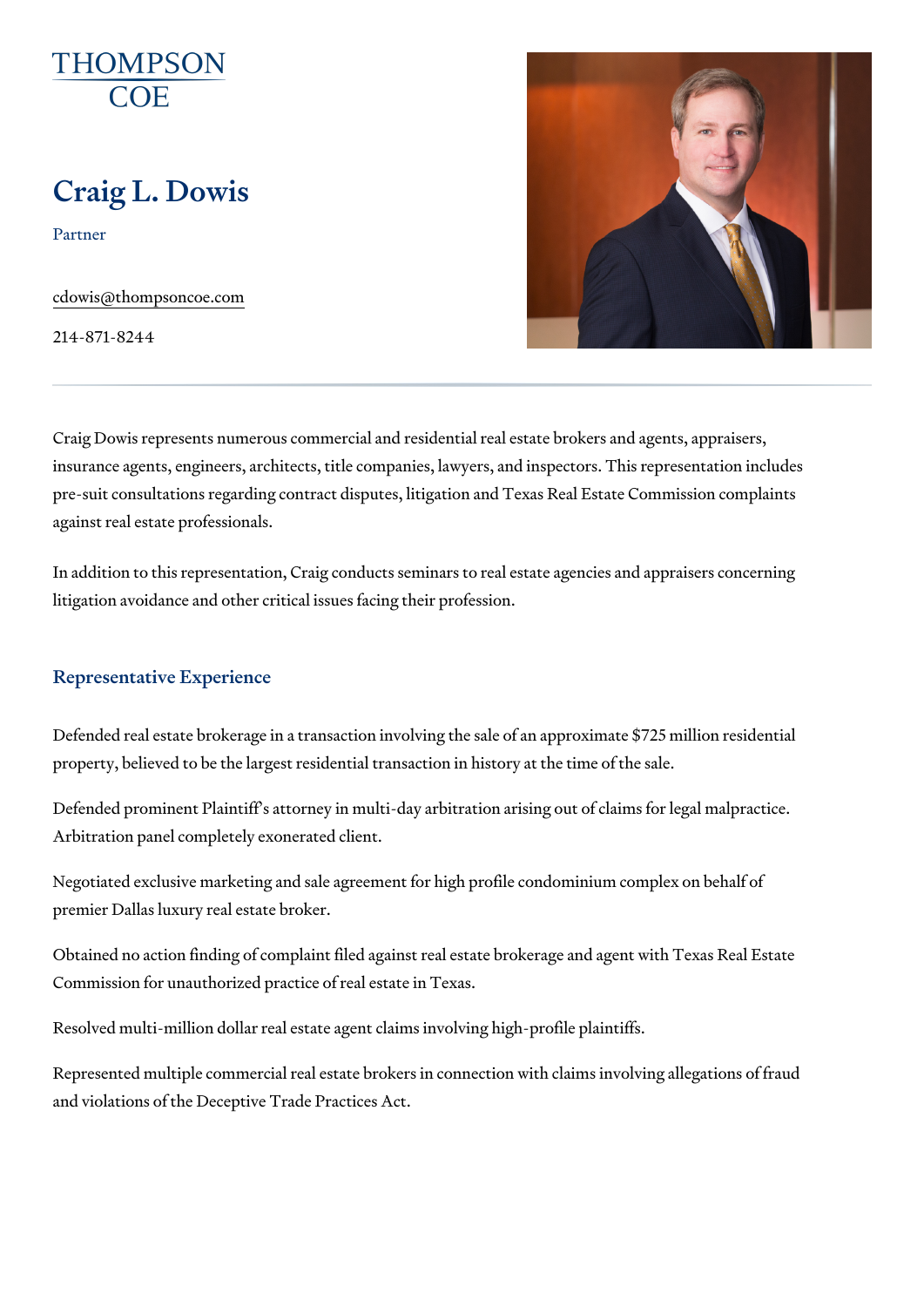Represented numerous engineers and architects relating to negligence clai professional services.

Obtained a directed verdict in favor of real estate agent/agency clients in involving a premises liability claim.

Obtained multiple summary judgment rulings on real estate agent/agency d disputes.

Negotiated favorable settlement of DTPA, negligence, fraud, breach of con claims against Texas insurance agency and individual agents filed in diffic

Represented title company involving foreclosure of multiple properties res

Represented numerous property inspectors involving negligence and DTPA resolutions.

Obtained multiple dismissal s of claims against real estate agents/agencie money.

Negotiated confidential sales agreement for a high-profile purchaser in the

Resolved appraisal board complaint against a prominent Dallas appraiser.

Resolved Texas Real Estate Commission complaints against multiple real e

Obtained favorable resolution for insurance agents involving claims of DTF negligence and breach of fiduciary duty.

### Awards & Recognition

SUPER LAWYERS - RISING STARS Listed for Professional Liability 2010-2013

### Related Services

[Business and C](https://www.thompsoncoe.com/people/craig-l-dowis/)ommercial

[Professional](https://www.thompsoncoe.com/people/craig-l-dowis/) Liability

Publications & Speaking Engagements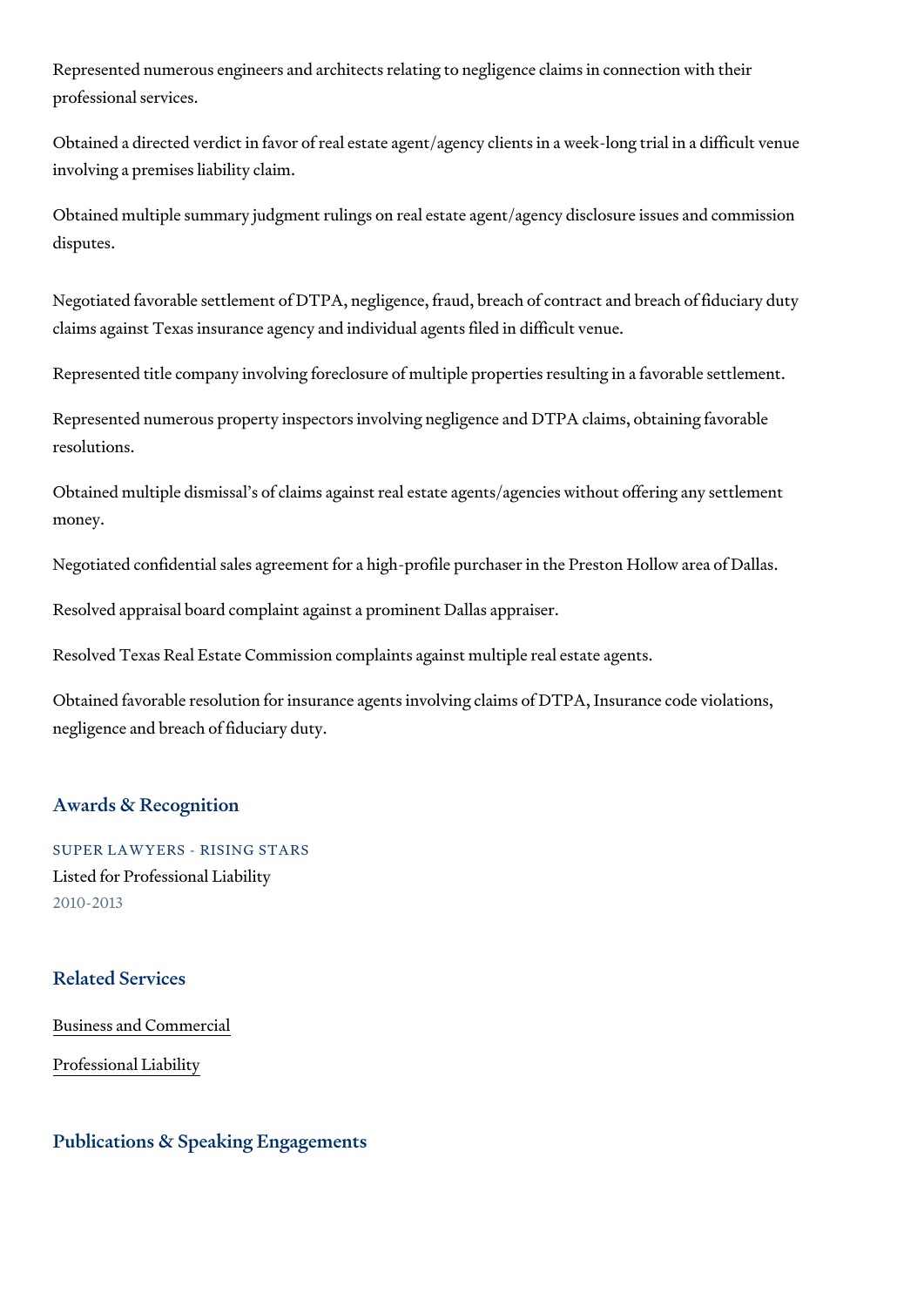#### [When the Hammer May Not be a](https://www.thompsoncoe.com/resources/publications/when-the-hammer-may-not-be-a-tool-for-settlement/) Tool for Settlement

May 19, 2014

Litigation Overview General Star Texas Insurance Agent 2013

Appraiser and Real Estate Agent Errors and Omissions General Star Insurance Company 2011

Appraiser Liability Avoidance Houston Area Appraisal Institute 2010

Appraiser Liability Avoidance Appraiser Institute Seminar 2008

Dodging Litigation Republic Title

Real Estate Agent and Broker Litigation Republic Title of Texas

# Education, Admissions & Activities

### EDUCATION

Nova Southeastern University/University of Texas J.D.

University of Texas at Austin B.A.

### BAR ADMISSIONS

Texas 2000

COURT ADMISSIONS

United States District Court of Texas: Northern, Southern, Eastern

#### PROFESSIONAL AND COMMUNITY ACTIVITIES

Professional Liability Defense Federation